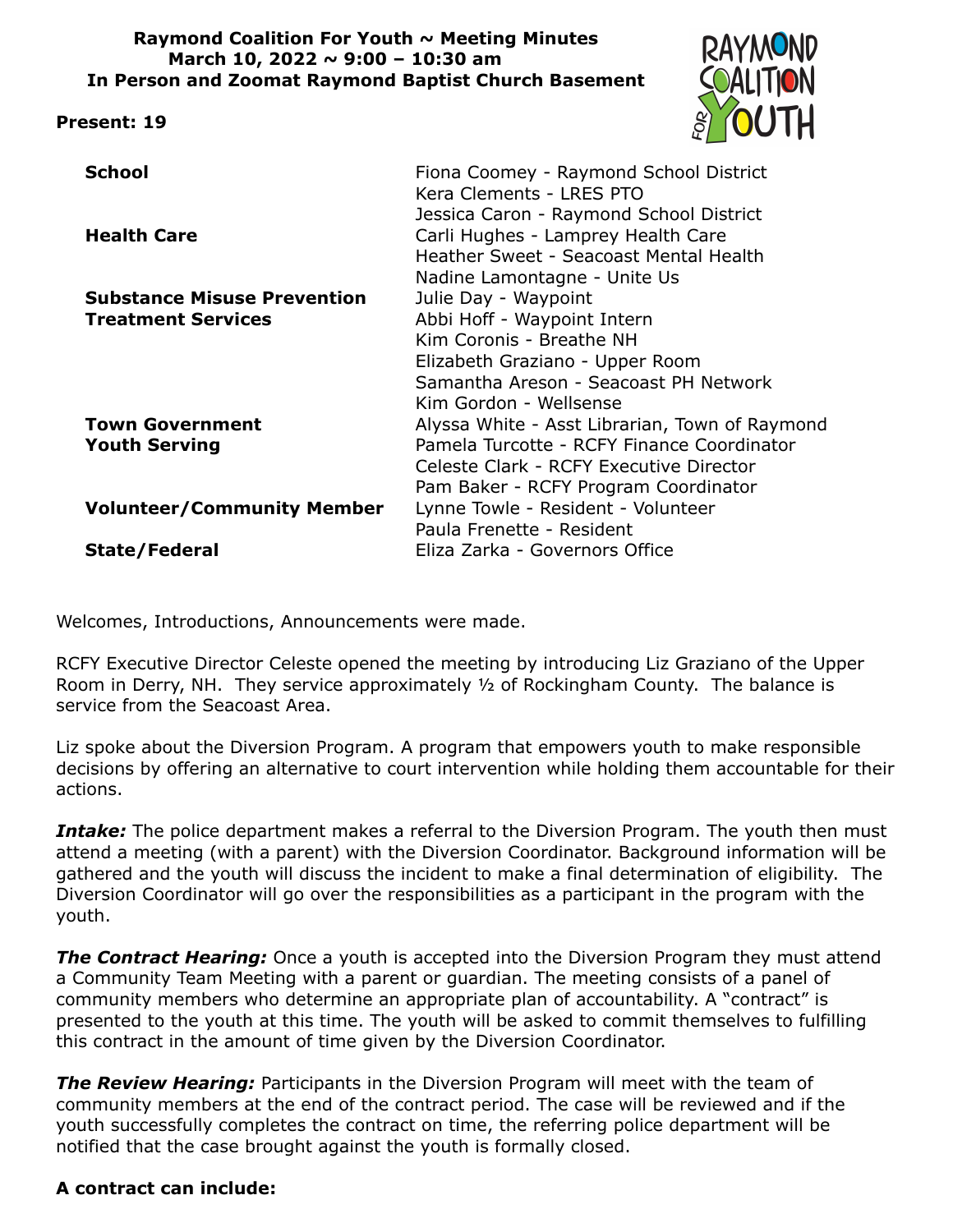**Restitution** 

Referrals to appropriate programs such as Challenge, Take Control, or Yes Community service

An educational one on one workshop addressing issues with the incident at hand. A research paper or project concentrating on the issues surrounding the incident.

A personal development project, such as a life goals timeline.

A formal apology to parents, family members or victims.

# **Eligibility:**

Youth is under age 18 It is a chargeable offense: the facts of the case would lead to a court hearing. The facts of the police report are not contested. The youth is willing to take full responsibility for their actions. Cases with serious or physically aggressive offenses are excluded.

They also look at other issues affecting teens, mental health, school, lagging skills, anger management. Programs are created around need. Less punitive - more supportive. They provide mental health counseling tutoring, community service opportunities as well as some parent programs.

Cost depends on the program and some scholarships are available. Transportation is provided by an inexpensive program out of Manchester called CART.

For additional information and programs available please visit their website at [https://www.urteachers.org.](https://www.urteachers.org)

## **Twenty years of RCFY - something to celebrate:**

## **Why is being a part of RCFY important to you?**

- Vital to Students
- Turn perception around
- Growth and more positive community
- Student empowerment
- Community Duct tape for kids.
- Strengthen community
- Change perceptions being active in the community
- Student involvement
- Resource, connections, networking, gatekeepers
- Children knowing adults that care, increasing resiliency and hope.
- Creating healthy adults
- "I have never seen anyone, (not counting a school with mandatory attendance) reach kids so successfully."
- "As a parent I want to be involved in the community that supports our youth. I feel this is such an important piece in the schools and outside to give our youth and families support and education."

## **What would you like to see covered at the future RCFY meetings?**

- Getting Youth Action members to the table
- Juvenile Justice/Diversion information -
- How do kids and families know how to navigate the court system? This could be prevention
- Consequences to incarceration
- Parents need a program similar to My Choice to know laws before they are broken.
- Marijuana laws and awareness education